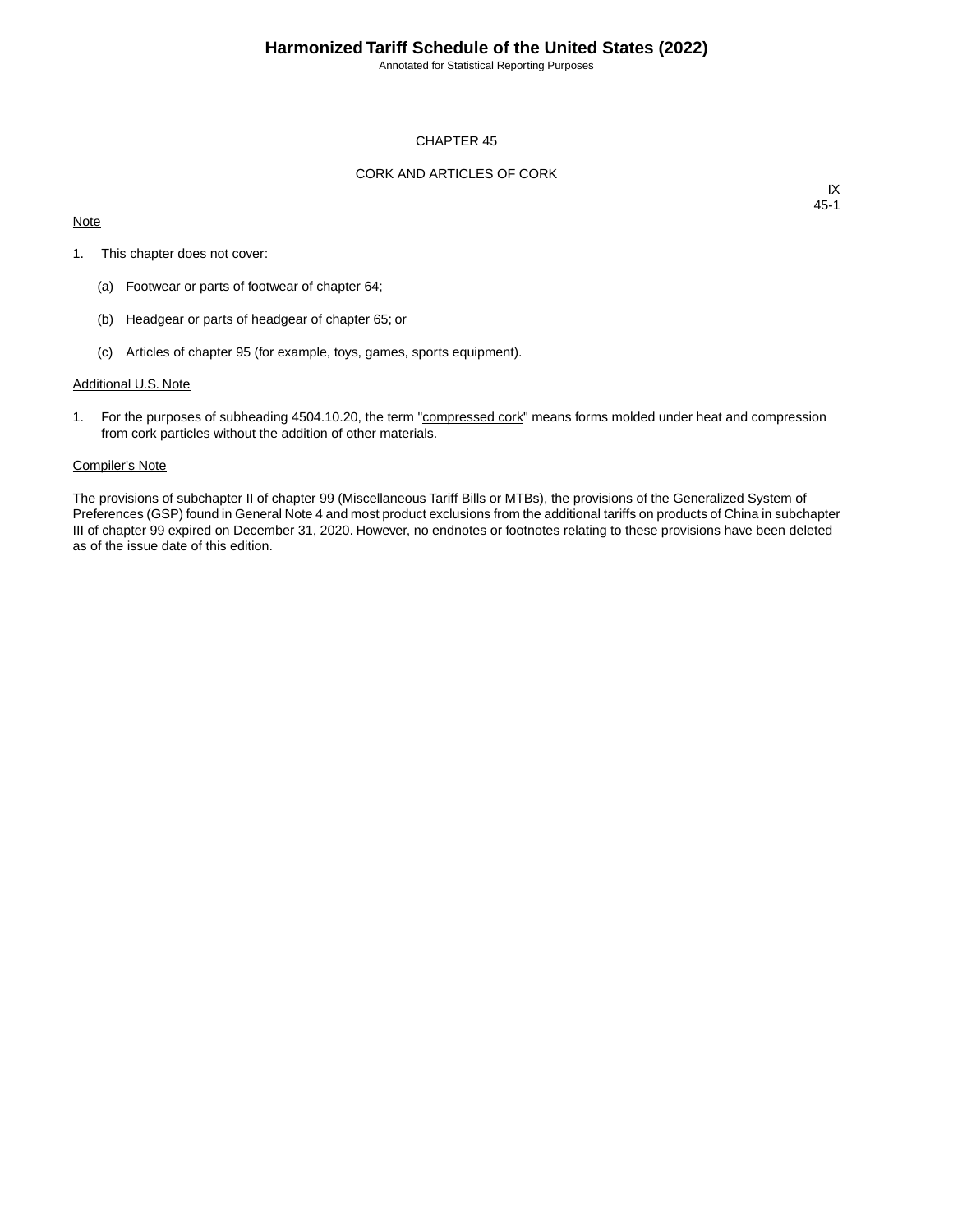# **Harmonized Tariff Schedule of the United States (2022)**

Annotated for Statistical Reporting Purposes

| Heading/                 | Stat.       |                                                                                                                                  | Unit                                    |         | Rates of Duty                                                                     | $\overline{2}$  |
|--------------------------|-------------|----------------------------------------------------------------------------------------------------------------------------------|-----------------------------------------|---------|-----------------------------------------------------------------------------------|-----------------|
| Subheading               | Suf-<br>fix | <b>Article Description</b>                                                                                                       | of<br>Quantity                          | General | $\mathbf{1}$<br>Special                                                           |                 |
| 4501                     |             | Natural cork, raw or simply prepared; waste cork; crushed,                                                                       |                                         |         |                                                                                   |                 |
| 4501.10.00 00            |             | granulated or ground cork:                                                                                                       |                                         |         |                                                                                   |                 |
|                          |             |                                                                                                                                  |                                         |         |                                                                                   | Free            |
| 4501.90<br>4501.90.20 00 |             | Other:                                                                                                                           |                                         |         |                                                                                   | Free            |
|                          |             |                                                                                                                                  |                                         |         |                                                                                   |                 |
| 4501.90.40 00            |             |                                                                                                                                  |                                         |         |                                                                                   | $6.6$ ¢/kg      |
| 4502.00.00               |             | 00 Natural cork, debacked or roughly squared, or in rectangular<br>(including square) blocks, plates, sheets or strip (including |                                         |         |                                                                                   | 22¢/kg          |
| 4503<br>4503.10          |             | Articles of natural cork:<br>Corks and stoppers:<br>Tapered and of a thickness (or length) greater than<br>the maximum diameter: |                                         |         |                                                                                   |                 |
| 4503.10.20 00            |             | With maximum diameter not over 19 mm kg Free <sup>14</sup>                                                                       |                                         |         |                                                                                   | 68¢/kg          |
| 4503.10.30 00            |             | Other:<br>Wholly of cork, of a thickness (or length)<br>greater than the maximum diameter kg Free <sup>14</sup>                  |                                         |         |                                                                                   | 55¢/kg          |
| 4503.10.40   00          |             |                                                                                                                                  |                                         |         |                                                                                   | 55¢/kg          |
| 4503.10.60 00            |             |                                                                                                                                  |                                         |         |                                                                                   | 55¢/kg          |
| 4503.90                  |             | Other:                                                                                                                           |                                         |         |                                                                                   |                 |
| 4503.90.20 00            |             |                                                                                                                                  |                                         |         |                                                                                   | 55¢/kg          |
| 4503.90.40 00            |             | Wallcoverings, backed with paper or otherwise                                                                                    |                                         |         |                                                                                   |                 |
|                          |             |                                                                                                                                  |                                         |         |                                                                                   | $3.3¢/kg + 20%$ |
| 4503.90.60 00            |             |                                                                                                                                  |                                         |         | Free (A, AU, BH, CL, 45%<br>CO, D, E, IL, JO,<br>KR, MA, OM, P,<br>PA, PE, S, SG) |                 |
| 4504                     |             | Agglomerated cork (with or without a binding substance) and                                                                      |                                         |         |                                                                                   |                 |
| 4504.10                  |             | articles of agglomerated cork:<br>Blocks, plates, sheets and strip; tiles of any shape; solid                                    |                                         |         |                                                                                   |                 |
| 4504.10.10 00            |             | cylinders, including disks:<br>Vulcanized sheets and slabs wholly of ground or                                                   |                                         |         |                                                                                   |                 |
|                          |             |                                                                                                                                  |                                         |         |                                                                                   | 25%             |
| 4504.10.20 00            |             | Insulation, coated or not coated, of compressed                                                                                  |                                         |         |                                                                                   |                 |
|                          |             |                                                                                                                                  | m <sup>3</sup> Free <sup>1/</sup><br>kg |         |                                                                                   | Free            |
| 4504.10.30 00            |             |                                                                                                                                  |                                         |         |                                                                                   | 22¢/kg          |
|                          |             |                                                                                                                                  |                                         |         |                                                                                   |                 |
| 4504.10.40 00            |             | Wallcoverings, backed with paper or otherwise                                                                                    |                                         |         |                                                                                   | $3.3¢/kg + 20%$ |
| 4504.10.45 00            |             | Corks, stoppers, disks, wafers and washers:<br>Stoppers, not tapered, wholly of cork, of a                                       |                                         |         |                                                                                   |                 |
|                          |             | thickness (or length) greater than the maximum                                                                                   |                                         |         |                                                                                   |                 |
|                          |             |                                                                                                                                  |                                         |         |                                                                                   | 55¢/kg          |
| 4504.10.47 00            |             |                                                                                                                                  |                                         |         |                                                                                   | 55¢/kg          |
| 4504.10.50<br>4504.90.00 | 00<br>00    |                                                                                                                                  |                                         |         |                                                                                   | 45%<br>45%      |
|                          |             |                                                                                                                                  |                                         |         |                                                                                   |                 |
|                          |             |                                                                                                                                  |                                         |         |                                                                                   |                 |
|                          |             |                                                                                                                                  |                                         |         |                                                                                   |                 |
|                          |             |                                                                                                                                  |                                         |         |                                                                                   |                 |
|                          |             |                                                                                                                                  |                                         |         |                                                                                   |                 |
|                          |             |                                                                                                                                  |                                         |         |                                                                                   |                 |
|                          |             |                                                                                                                                  |                                         |         |                                                                                   |                 |
|                          |             |                                                                                                                                  |                                         |         |                                                                                   |                 |
|                          |             |                                                                                                                                  |                                         |         |                                                                                   |                 |
|                          |             |                                                                                                                                  |                                         |         |                                                                                   |                 |

IX